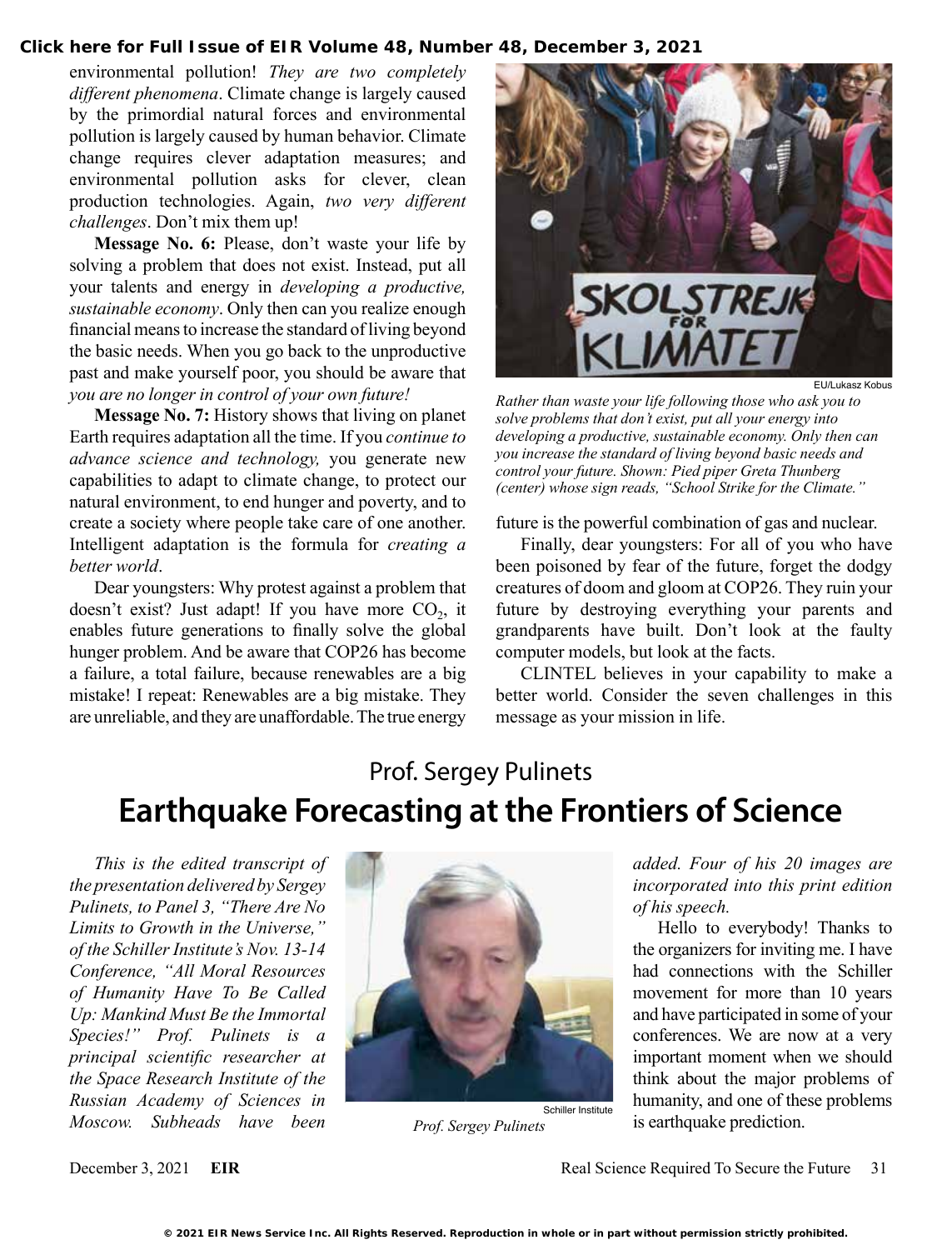Why, for more than 100 years, can science not resolve this problem? I will try to explain to you what is happening now.

## **Classical Seismogenesis**

The traditional presentation on how earthquakes are generated is called seismogenesis. The classical view is that we have the continuous movement of the tectonic plates which are colliding or move in different directions, which creates the compression, stretching, deformation. And when this deformation reaches the limits of stress resistance, we have a rupture, which is called an earthquake.

There are several relative movements of the tectonic blocks referred to as active faults. There are several types of such fault activity: normal faulting, reverse faulting, and strike-slip faulting; for example, what you have in California, is plates that move horizontally, a strike-slip.

And the idea of earthquake prediction in the 1970s, or the last century, was that when you store the stress and come to the limit, then after that, again you store and repeat it and repeat it, and you can calculate this time, and predict the earthquakes.

There were physical models, physical presentations of how that works. The period between the previous and next earthquake was divided into several stages. When the small irregularities form, the stresses increase, and we come to the stage when we have disruptions of the crust. And this is the final stage of the earthquake preparation.

There were developed together in the United States and the Soviet Union, the models which demonstrated different physical parameters, which have their dynamics during the phase of the earthquake preparations, such as radon release, the level of groundwater, electrical resistivity, and the velocity of seismic waves. Seismologists were optimistic that they would be able to predict earthquakes. One of the examples was the [earthquake prediction] experiment in Parkfield, California where earthquakes happened every 30 or so years, for more than a century. The next earthquake was expected in 1993 and it did not happen. It happened more than 10 years later on Sept. 28, 2004. This case was accepted by seismologists as a tragedy. They decided that all the precursors cannot work.

And finally, in March 1997, the paper, "Earthquakes Cannot Be Predicted," was published. This was by four seismologists, Robert J. Geller, David D. Jackson, Yan Y. Kagan, and Francesco Mulargia. They asserted that as obvious ideas have been tried and rejected for over 100 years, so it is not necessary to work further for predictions, that short-term prediction is impossible.

This was founded with the publication of the book, *How Nature Works* by Per Bak, which became the bible of seismology. It says that we are in chaos, and every irregularity in a region can develop into a future earthquake, and that we cannot say what kind and where this irregularity is, and therefore, we cannot predict earthquakes. This process is called by Bak, "selforganized criticality." He says that nature self-organizes, but we don't know how it happens, and we cannot predict earthquakes.

There was a period when even the mention of the words "earthquake prediction" was prohibited. Papers were not published. People were even banished for the publication of their papers on earthquake prediction.

What is the modern state of seismology now?

There exist the long-term and medium-term predictions which are based only on the seismic catalogues. So, seismology has left behind the old physics and is now using only statistics. The physicists in seismology were replaced by mathematicians, who calculate the possibility, the probability of future earthquakes, using the catalogues and history of previous earthquakes to estimate the probability of earthquakes in the next few years and next few months. But what will happen in the next few days, what we name "short-term prediction," is not used in seismology now.

And in this stage, it looks like giving you the diagnostic of your health by the heart-rate measured in your wrist. That's all.

## **A New Physical Model for Earthquake Prediction**

But we have many other things, and step by step, the physicists, the majority of whom are not seismologists, started to look at how this process develops and what happens in the last stage, when short-term *precursors* are generated. We developed a physical model which can explain the many kinds of atmospheric and ionospheric anomalies that appear, not underground, but in the atmosphere and ionosphere, and can be monitored by satellite-based remote sensing. See **Figure 1**.

The history of these studies has been very long, with the first publication of our models starting in 1991. Almost 30 years have passed, since we came to the conclusion that we are able to predict earthquakes.

[*Prof. Pulinets presented a screen image identifying*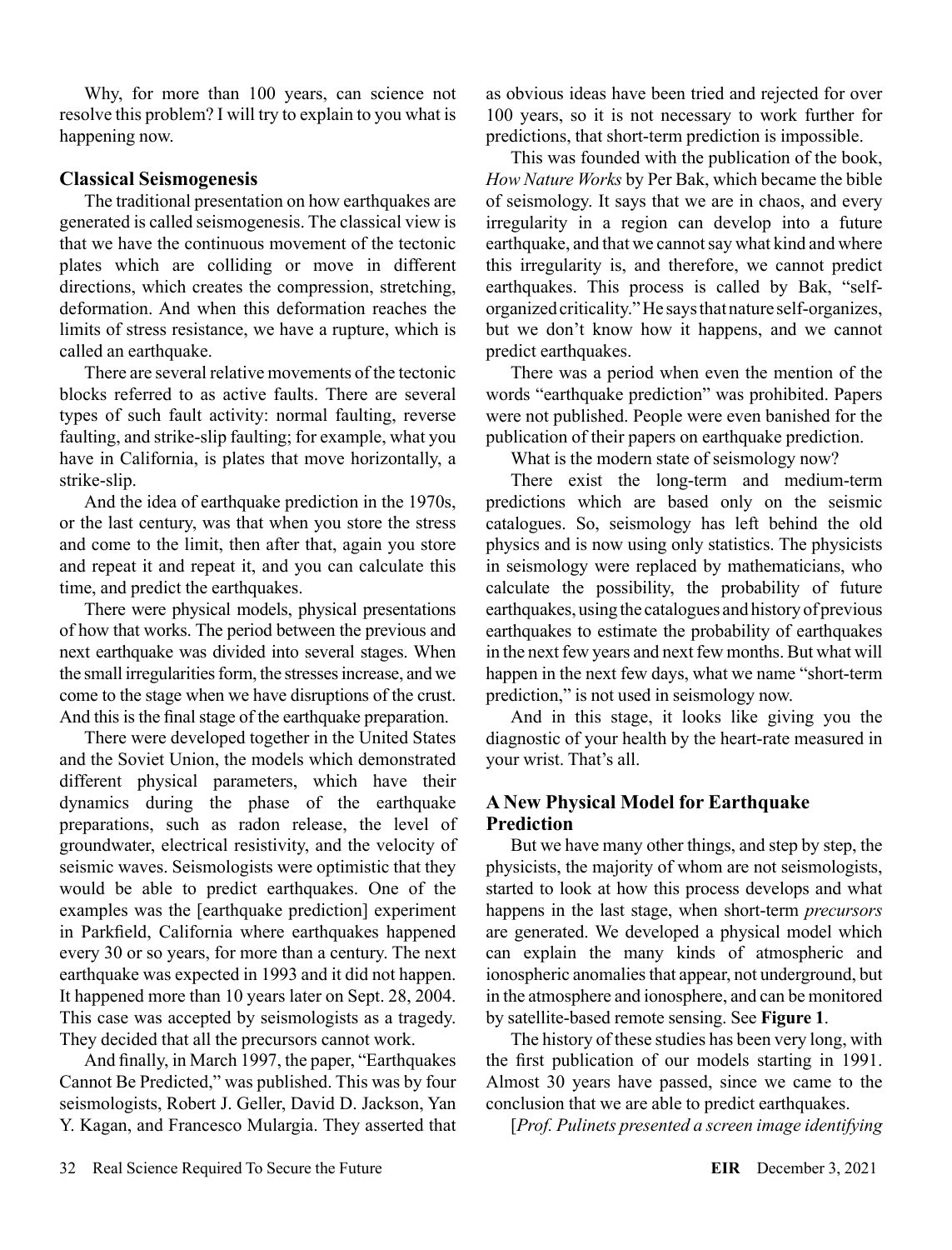#### FIGURE 1 **Earthquakes Progress as Chain Reactions**



*many aspects of the physical model, e.g., air temperature growth, air pressure drop, atmospheric electric field growth, as well as a schematic of how measurements are made. He refers to this as a System for Pre-Earthquake Signals Detection,* 

FIGURE 2

*Utilization, and Alerts.*]

To reach conclusions about the possibility of earthquakes, we need monitoring using satellite and groundbased measurements.

### **Two Precursors for Short-Term Prediction**

Very simply, there are two measurable precursors which could be used for short-term prediction: thermal, and electromagnetic (mainly ionospheric) precursors, from which we measure the heat. Before an earthquake in active tectonic faults, radon is released. Newly formed ions are a very good center for condensation of water vapor, which is always is in the air, and so with the condensation of ions, and

water release, there is "latent heat." These fluxes of latent heat are huge. The effectiveness of this process is 10 to the 10th power, you can compare it with a nuclear explosion. See **Figure 2**, which illustrates "ion induced

# **Main Consequences of IIN—Ion Induced Nucleation**

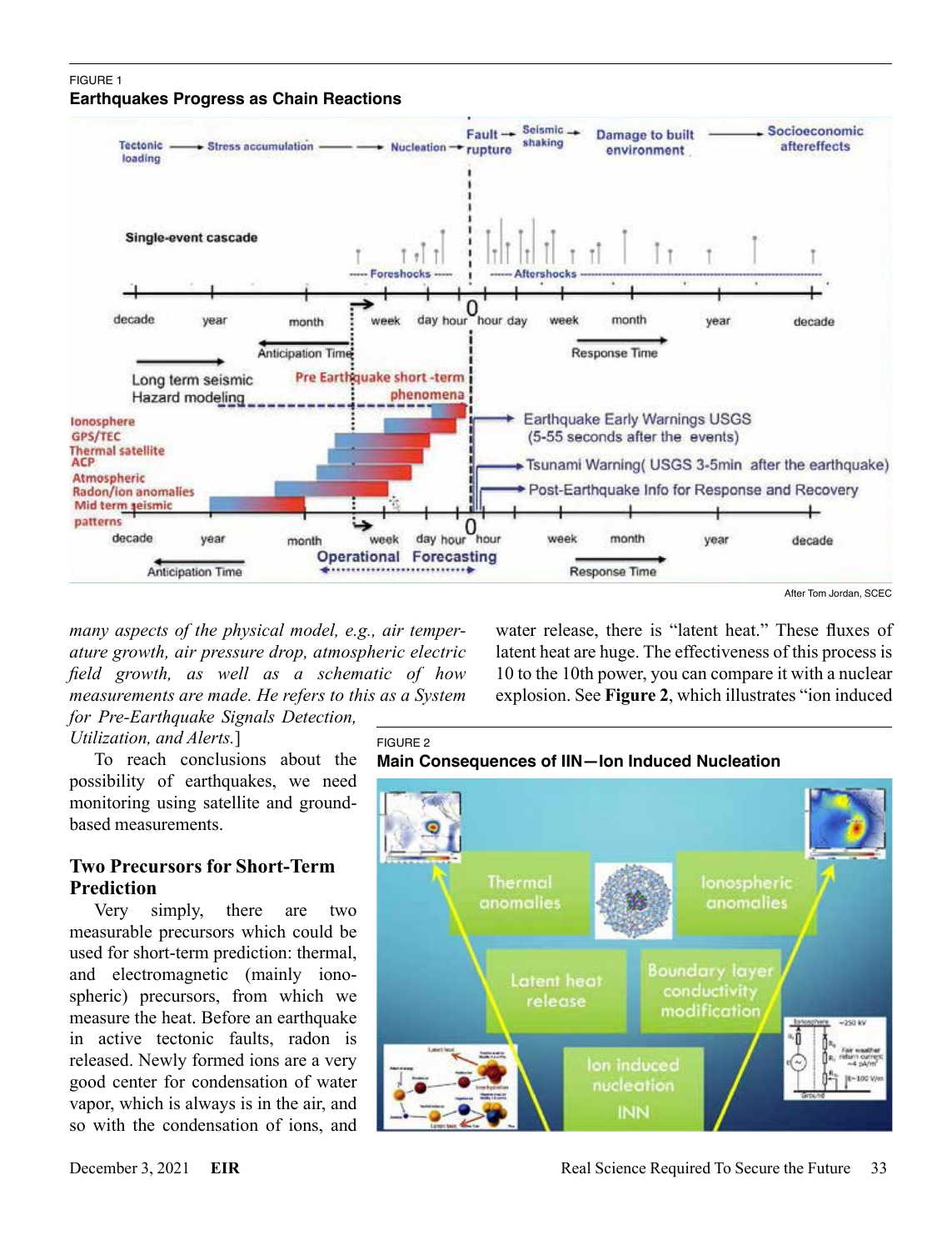nucleation" (INN) and the consequences of that atmospheric process, which can be measured.

[*For the interested reader, a 16-page heavily illustrated report, of which Prof. Pulinets is one of the authors, on the subject of thermal prediction, "Thermal radiation effects in the atmosphere initiated by pre-earthquake processes," is available [here](https://www.ursi.org/proceedings/procGA20/presentations/Dimitar_Ouzounov_Thermal_Radiation2.pdf).*]

For example, before the strongest earthquakes, such as the Sumatra or Tohoku earthquakes, the quantity of the thermal energy release a few days before these two earthquakes was an order of magnitude larger than the energy of the earthquakes themselves. And the newly formed ions create an "ion cluster" that reduces the air conductivity. This leads to the formation of large-scale anomalies in the ionosphere, and all of this

appears a few days *before* the earthquake.

I will give you examples of these precursors using the lateral earthquake as an example.

First, we can monitor the size of the area of the earthquake still to come, from space. In Arquata, Italy, we measured thermal anomalies in the area of the earthquake beforehand. We could determine the magnitude of a future earthquake. Then the heat goes up. We saw it in the atmosphere, in the middle atmosphere, in the top of the clouds, and in the ionosphere. The heating of the ionosphere is very interesting. The appearance of the precursors looks like stalactites and stalagmites, and these precursors appear in a fixed time period, about one to ten days before the earthquake. So, by using these precursors, we can estimate the timing of the earthquake; using the size of the anomaly occupying the area, we can estimate the magnitude, and find the position of the epicenter.

All these processes occur before an earthquake develops exponentially and they are concentrated in a short period. We can detect this process from the acceleration of different precursors and their development. When graphed, we map the ionospheric precursor with the vertical axis being the local time of

#### FIGURE 3 **Thermal Precursor of Ridgecrest Earthquake**



day, and the horizontal axis the number of days. So, if during the nighttime, after the sunset, it were to appear as a positive anomaly that lasts through the night to sunrise, this is a positive anomaly, a very stable precursor, which indicates an approaching earthquake.

We measured and mapped this in several cases, the Tohoku, Japan earthquake, the Ridgecrest, California earthquake, and the Hector Mine earthquake, also in California.

And the stability of these precursors can be demonstrated by two examples. Two earthquakes with the same magnitude, 7.1, happened at a distance of 20 years: The first was the Hector Mine earthquake, and the second was the Ridgecrest earthquake, which happened more or less in the same area of California. And yet it is notable that the nighttime positive anomalies in the ionosphere were registered, and they were very similar for Hector Mine and for Ridgecrest. So, this is a stable precursor which can be registered regularly.

When you look at a real time thermal imaging of the area of the Ridgecrest earthquake shown in **Figure 3**, the thermal anomalies are apparent; the epicenter is apparent. The thermal anomaly is inside the area of